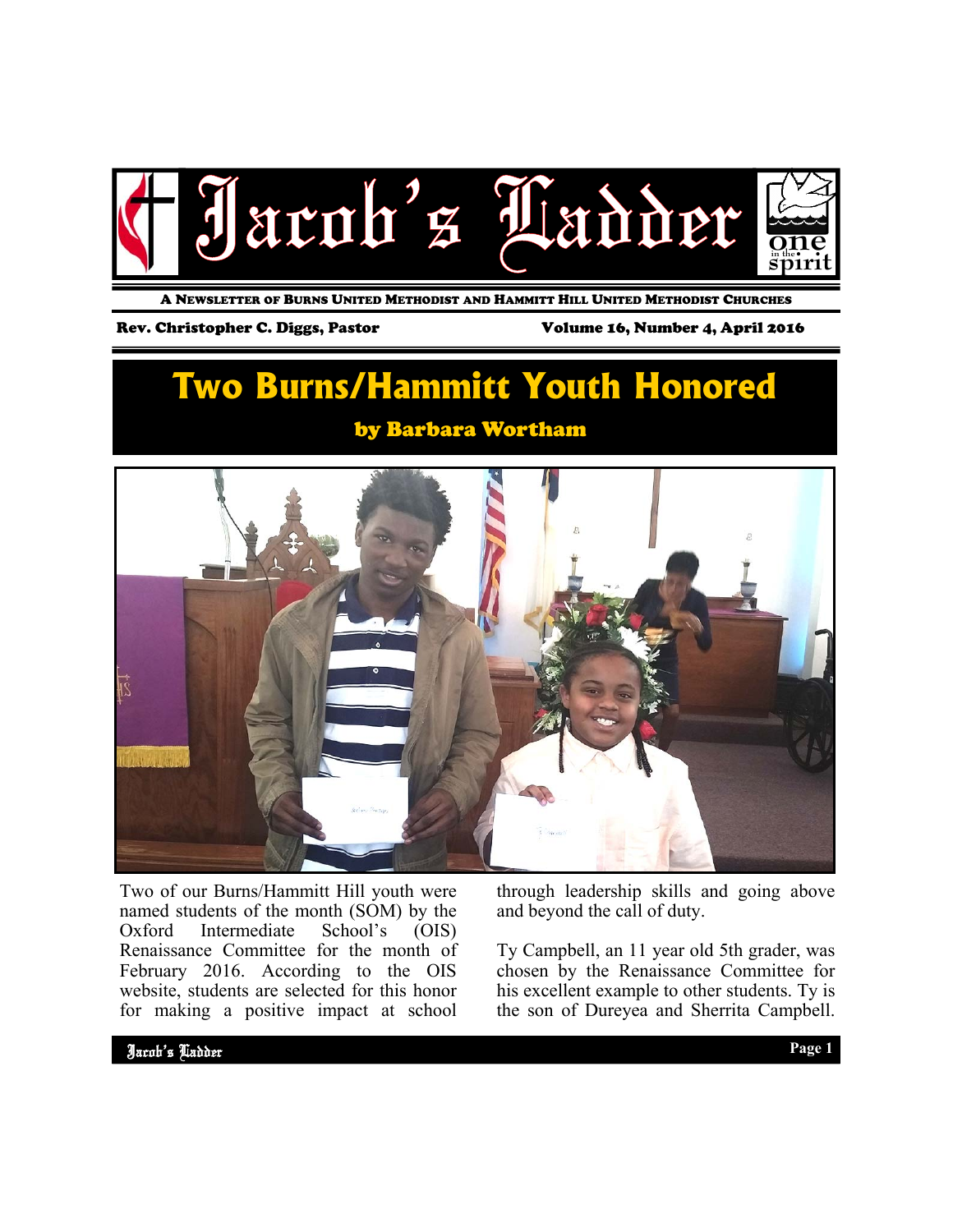He said that he felt that he was chosen for this honor because of his good behavior. Ty says that it was awesome to be named SOM. He also stated that he was shocked to be recognized by his church family. Ty's favorite subject is Math because he likes working with numbers. He also enjoys P.E. Ty can be seen playing the drums in church for the Inspirational and Children/Youth Choirs.

Keetan Phillips was also honored as a 6th grade SOM. Keetan is the son of Tosha and Patrick Lyons. He is also the big brother of Greek and Emory. Keetan states that it felt good to be named a Student of the Month. He thinks he was chosen because of his behavior and good grades. Keetan's favorite subject is Math because he is good at it. He liked being recognized by his church because everybody knows who he is. Keetan hopes to become part of the school basketball team. He participates in the choir and is an acolyte in the church.

Burns/Hammitt Hill is proud of our young men who were caught being good!



Resurrection Sunday Worship was reminder of how we can apply Jesus' life here on earth to our everyday lives. Worship was led by our children and youth. The Word from Pastor Diggs: "A Psychological Crucifixion" was from MARK 14:56-58. The following are points he raised:

 Crucifixion: bearing someone on a cross, WATCHing them die (suffer) slowly. Some folks want to see you suffer.

 If you're not doing anything in life, folk won't bother you; but whenever you try to



*Continued on page* 

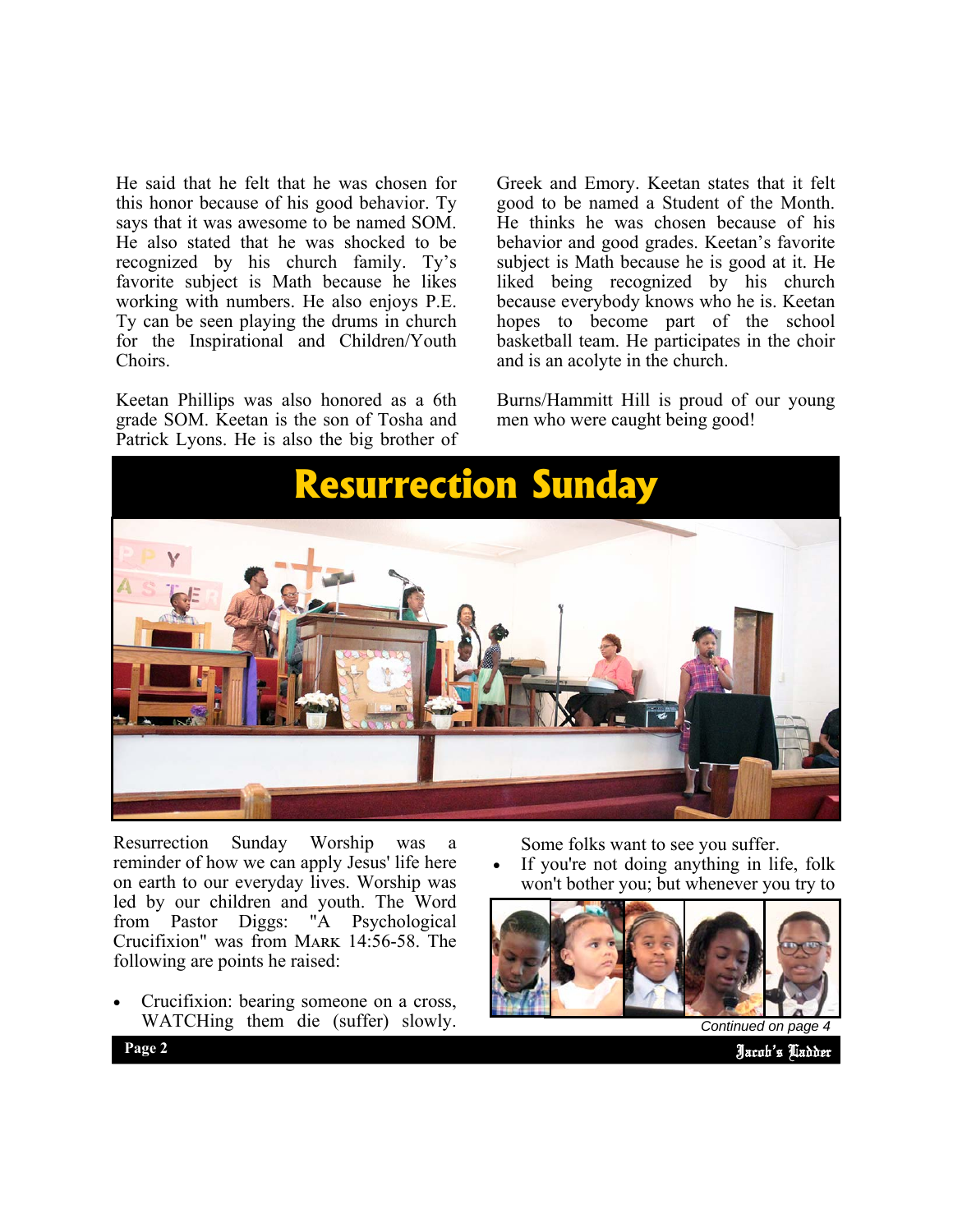# **Barbara Wortham To Be Recognized**

Barbara Wortham (at right) is to be the Community Member Sullivan Award Recipient at The Celebration of Service Award Presentation and Reception on Wednesday, April 6, 2016. See details below.





Dr. Jeffrey Vitter, Chancellor

Dr. Morris Stocks. Provost and Executive Vice Chancellor for Academic Affairs

and

Dr. Albert Nylander, Director McLean Institute for Public Service and Community Engagement

cordially invite you to the

**Celebration of Service Award Presentation and Reception** 

Gertrude C. Ford Ballroom at the Inn at Ole Miss Wednesday, April 6, 2016 Ceremony 2:00 p.m.

Community Member Sullivan Award Recipient Barbara Wortham

> Student Sullivan Award Recipient Ann-Marie Herod

**Student Sullivan Award Finalists** Tobi Nok Hang Ku, Caroline Loveless, Patrick Reed, and Bethany Summerford

The courtesy of an R.S.V.P. is appreciated no later than Wednesday, March 30, 2016, to Christine Wallace: cswallac@olemiss.edu or (662) 915-5203.